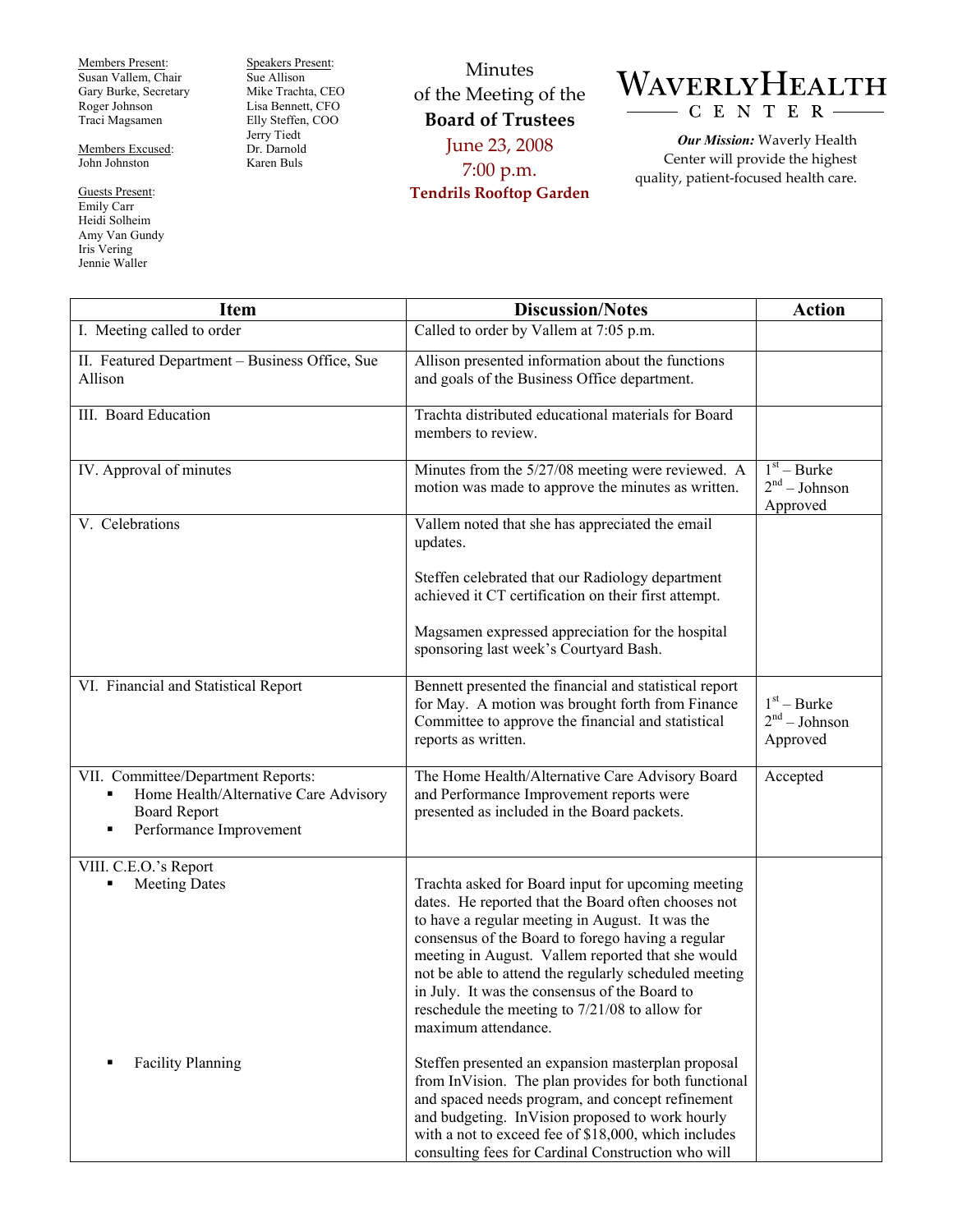| Digital Mammography                                                                                                                                                                         | prepare a conceptual budget. Discussion was held<br>regarding the importance of determining square<br>footage needs and getting better cost estimates. A<br>motion was made to approve the masterplan proposal<br>from InVision at a total cost not to exceed \$18,000.<br>Steffen presented a request to move forward with<br>digital mammography implementation. Digital<br>mammography was included in the FY09 budget at                                                                                                                                                                                                                                                                                                                                                                                                                                                                                         | $1st - Burke$<br>$2nd - Magsamen$<br>Approved |
|---------------------------------------------------------------------------------------------------------------------------------------------------------------------------------------------|----------------------------------------------------------------------------------------------------------------------------------------------------------------------------------------------------------------------------------------------------------------------------------------------------------------------------------------------------------------------------------------------------------------------------------------------------------------------------------------------------------------------------------------------------------------------------------------------------------------------------------------------------------------------------------------------------------------------------------------------------------------------------------------------------------------------------------------------------------------------------------------------------------------------|-----------------------------------------------|
|                                                                                                                                                                                             | \$296,124. Preliminary cost estimates for the project<br>are \$295,000. Discussion was held regarding the<br>benefits of digital mammography which include<br>better patient care and increased efficiencies. A<br>motion was made to move forward with digital<br>mammography implementation as proposed.                                                                                                                                                                                                                                                                                                                                                                                                                                                                                                                                                                                                           | $1st - Johnson$<br>$2nd - Burke$<br>Approved  |
| IX. IT Update                                                                                                                                                                               | Tiedt presented the GoLive Drive project budget<br>summary which included the following capital<br>request:<br>** GE PACS to McKesson Paragon Interface -<br>\$73,485<br>A motion was made to approve the capital request as                                                                                                                                                                                                                                                                                                                                                                                                                                                                                                                                                                                                                                                                                         | $1st - Magsamen$                              |
|                                                                                                                                                                                             | presented.                                                                                                                                                                                                                                                                                                                                                                                                                                                                                                                                                                                                                                                                                                                                                                                                                                                                                                           | $2nd - Johnson$<br>Approved                   |
| X. Medical Staff Report - Dr. Darnold                                                                                                                                                       | Dr. Darnold reported that the June 16 <sup>th</sup> Medical<br>Staff meeting included the following:<br>**Presentation from Cedar Valley Hospice regarding<br>the referral process.<br>**Tobacco cessation training from WHC's Home<br>Health.<br>**Presentation about complementary therapies that<br>will be offered at WHC through our Planetree<br>initiative.<br>**Presentation about football helmet removal in the<br><b>Emergency Department.</b><br>**Approval of credentialing items as listed on this<br>agenda.                                                                                                                                                                                                                                                                                                                                                                                          |                                               |
| XI. Service Excellence Update                                                                                                                                                               | Buls presented the Service Excellence Update noting<br>that we are currently finishing the second year of a<br>three year contract with Custom Learning Systems<br>(CLS). She reported that we have made the decision<br>to terminate our contract with CLS. This decision<br>was made based on the progress we have made with<br>the Service Excellence initiative, and the cost of the<br>contract. She reported that our plan is to continue<br>moving forward with the initiative using internal<br>resources. She noted that we will be required to pay<br>a penalty to CLS for terminating the contract, and<br>that we will be negotiating with them regarding our<br>continued use of some of their service excellence<br>language. She reiterated that our plan is still to make<br>service excellence a top priority at WHC, and<br>frontline staff should notice minimal changes with<br>this adjustment. |                                               |
| XII. Old Business                                                                                                                                                                           | None.                                                                                                                                                                                                                                                                                                                                                                                                                                                                                                                                                                                                                                                                                                                                                                                                                                                                                                                |                                               |
| XIII. New Business<br>Provisional Appointment to Medical Staff:<br>Richard Aizpuru, M.D. - Courtesy,<br>$\blacksquare$<br>Radiology, St. Paul Radiology<br>Reappointments to Medical Staff: | Trachta presented the provisional appointment, the<br>reappointments, the provisional to regular privileges,<br>resignation from Medical Staff, and expiration of<br>privileges as listed at left. Dr. Darnold noted that the<br>Executive Committee requested that a letter be sent                                                                                                                                                                                                                                                                                                                                                                                                                                                                                                                                                                                                                                 |                                               |
|                                                                                                                                                                                             |                                                                                                                                                                                                                                                                                                                                                                                                                                                                                                                                                                                                                                                                                                                                                                                                                                                                                                                      |                                               |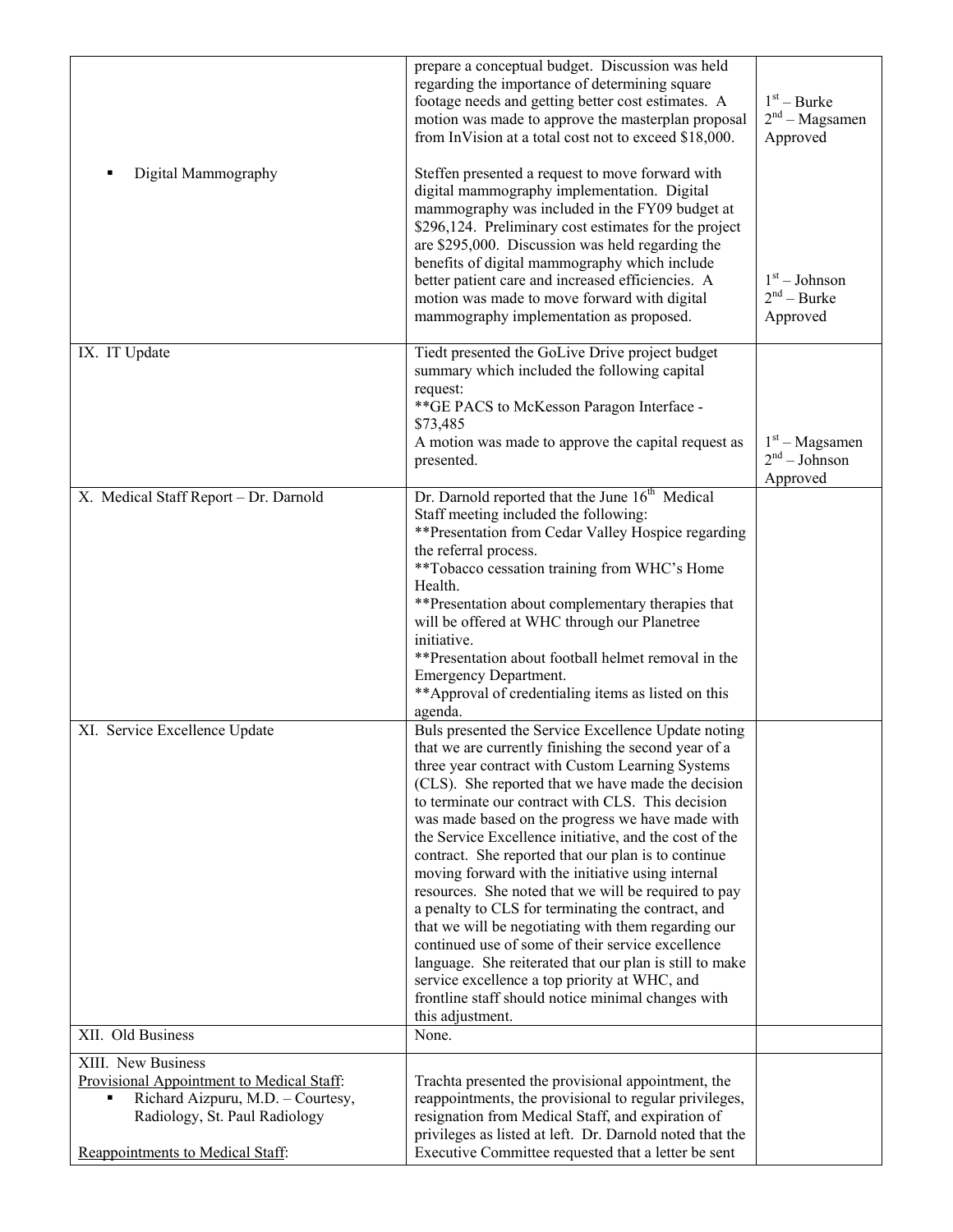| ٠<br>٠<br>٠<br>Е<br>٠<br>٠<br>٠<br>٠<br>п<br>٠<br>٠ | John Brunkhorst, M.D. - Active, Family<br>Practice, Covenant<br>Daniel Darnold, M.D. - Active, Family<br>Practice, IHS<br>Arnold Delbridge, M.D. - Consulting,<br>Orthopedic Surgery, CVMS<br>Daniel Eggers, M.D. - Courtesy, ER,<br>EPA<br>Joseph Hart, M.D. Consulting,<br>Otolaryngology, CVMS<br>Scott Johnson, PA-C - Active Ancillary,<br>Family Practice, IHS<br>Mary Jones, RN - Ancillary, CVMS<br>Farid Manshadi, M.D. - Consulting,<br>Physical Medicine<br>Richard Mauer, M.D. - Consulting,<br>Ophthalmology, Mauer Eye Clinic<br>James Poock, M.D. - Courtesy, ER, EPA<br>David Rathe, D.O. - Active, Internal<br>Medicine & Pediatrics, IHS<br>Michael Slavin, D.O. - Consulting,<br>Nephrology, Covenant<br>Lisa Warne, M.D. - Active, General<br>Surgery, WHC | to Dr. Hart requesting that he consider voluntary<br>resignation due to a lack of any activity at WHC<br>during his last appointment period. The files have<br>been reviewed by the Executive Committee of the<br>Medical Staff. The Executive Committee<br>recommends approval with the exception of Dr. Hart,<br>who has had no activity at WHC in the last two<br>years. It was decided that his privileges would not<br>be renewed due to lack of activity. A motion was<br>made to approve all items as individually considered<br>and recommended by the Executive Committee of<br>the Medical Staff. | $1st - Johnson$<br>$2nd - Burke$<br>Approved |
|-----------------------------------------------------|--------------------------------------------------------------------------------------------------------------------------------------------------------------------------------------------------------------------------------------------------------------------------------------------------------------------------------------------------------------------------------------------------------------------------------------------------------------------------------------------------------------------------------------------------------------------------------------------------------------------------------------------------------------------------------------------------------------------------------------------------------------------------------|-------------------------------------------------------------------------------------------------------------------------------------------------------------------------------------------------------------------------------------------------------------------------------------------------------------------------------------------------------------------------------------------------------------------------------------------------------------------------------------------------------------------------------------------------------------------------------------------------------------|----------------------------------------------|
| п<br>٠<br>٠<br>٠<br>٠<br>٠<br>٠                     | Provisional to Regular Privileges:<br>Todd Arsenault, M.D. - Courtesy,<br>Radiology, St. Paul Radiology<br>Mark Austin, M.D. - Courtesy,<br>Radiology, St. Paul Radiology<br>Matthew Baldwin, M.D. - Courtesy,<br>Radiology, St. Paul Radiology<br>Shalabh Bobra, M.D. - Courtesy,<br>Radiology, St. Paul Radiology<br>Robert Butler, M.D. - Courtesy,<br>Radiology, St. Paul Radiology<br>John Caspers, M.D. - Courtesy,<br>Radiology, St. Paul Radiology<br>Kenneth Cross, M.D. - Courtesy,<br>Radiology, St. Paul Radiology<br>Anders Knutzen, M.D. - Courtesy,<br>Radiology, St. Paul Radiology<br>Susan Truman, M.D. - Courtesy,<br>Radiology, St. Paul Radiology<br>Peter Wold, M.D. - Courtesy, Radiology,<br>St. Paul Radiology                                        |                                                                                                                                                                                                                                                                                                                                                                                                                                                                                                                                                                                                             |                                              |
|                                                     | Resignation from Medical Staff:<br>Norman Woodlief, M.D. - Consulting,<br>Ophthalmology, Wolfe Clinic                                                                                                                                                                                                                                                                                                                                                                                                                                                                                                                                                                                                                                                                          |                                                                                                                                                                                                                                                                                                                                                                                                                                                                                                                                                                                                             |                                              |
|                                                     | <b>Expiration of Privileges:</b><br>Tarik Ramahi, M.D. - Consulting,<br>Cardiology                                                                                                                                                                                                                                                                                                                                                                                                                                                                                                                                                                                                                                                                                             |                                                                                                                                                                                                                                                                                                                                                                                                                                                                                                                                                                                                             |                                              |
| ٠<br>٠<br>٠                                         | New/Revised Policies:<br><b>Education Benefits/HR</b><br>Cleaning & Disinfection of Patient Care<br>Equipment/Patient Care<br>Lab Governance/Laboratory<br>Laboratory Departmental Compliance<br>Plan/Laboratory                                                                                                                                                                                                                                                                                                                                                                                                                                                                                                                                                               | Trachta presented the new/revised policy statements<br>as listed at left, and included in the Board packets.<br>The policies have been reviewed by the Executive<br>Committee of the Medical Staff and are<br>recommended for approval. A motion was made to<br>approve the policies as written and individually<br>considered.                                                                                                                                                                                                                                                                             | $1st - Burke$<br>$2nd - Johnson$<br>Approved |